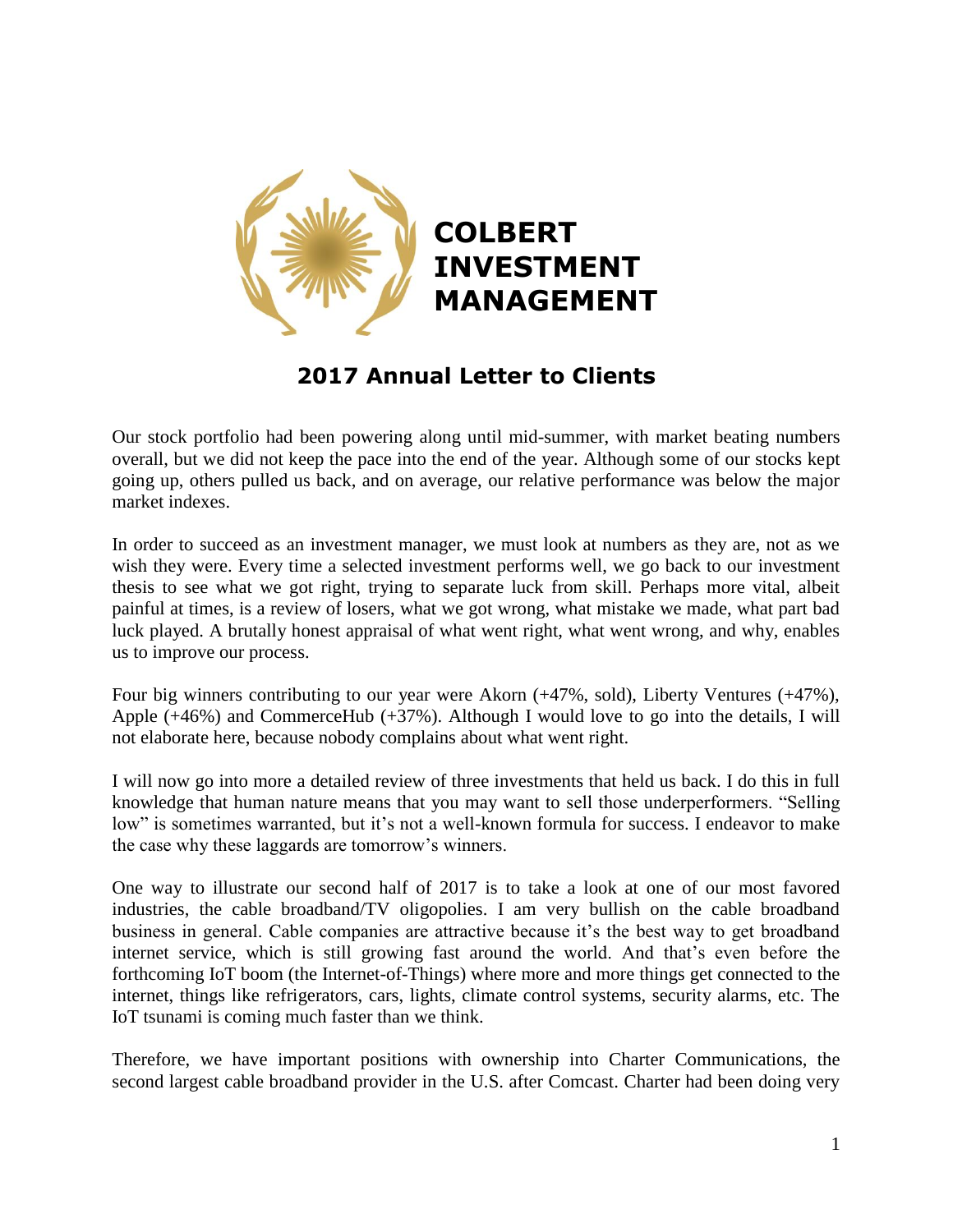well in 2017, up 35% from January 1 to late summer 2017. By comparison, the overall stock market (S&P 500 index) was up 10% at the time. As I said above, we were powering along.

And then, due to short-term investor appreciation changes, the stock has gradually reduced its ascent, whereby late in November it was up 13%, which was still pretty good in absolute terms. Yet the S&P 500 was up 18% by then. At year-end, Charter ended up costing our equity portfolios about 5% in differential performance.

This is important because Charter's present business and future prospects are bright, even though its stock performance was less than the market overall. Cable broadband is the best way to access internet services, no matter what form they take. In fact, even though we are glued to our smartphones, most of the data usage done on cell phones is through a home or business Wi-Fi network, best delivered through cable broadband. On a risk versus reward basis, owning cable broadband businesses is a good place to be for the foreseeable future.

To give you an idea of valuation, just this past November, we learnt that T-Mobile Austria is buying the UPC Austria cable business for 11x EBITDA (a rough measure of annual cash flow). In other words, at the agreed upon price its total enterprise value (market capitalization  $+$  net debt) was around 11 times their EBITDA. In comparison, Charter had an enterprise value multiple to EBITDA of about 9.2x. Which means that the market undervalued Charter's enterprise value by roughly 20%. In addition, Charter's cash flow is growing faster than most cable companies. Charter's business is great, and it's expected that its stock price should resume its growth trajectory.

DISH Network is the 2nd leading satellite TV provider after DirecTV (bought by AT&T in 2015 for \$65 billion or \$3,250 per subscriber). There are two parts to DISH, the satellite TV business which is a cash flow machine with 13+ million subscribers, and the vast quantity of spectrum (airwaves for cellular/wireless communications) licenses owned. DISH bought the spectrum assets over many years to position itself for the enormous projected growth of video watched on smartphones, as well as the IoT tsunami I discussed earlier. Just like Charter, DISH shares were trading solidly on pace with the S&P 500, often pulling ahead, until early August 2017. Then market participants changed their expectations of how DISH would either sell or build out its spectrum assets, and the stock starting pulling back.

Note that nothing has changed in the underlying business. Investors waiting for DISH to announce a deal just started to run out of patience. DISH ended the year down 17%.

Yes, DISH shares contributed negative performance in 2017, but in this case, it would be a big mistake to discard DISH away as a mere loser. I will explain briefly why. DISH has an enterprise value (Market Cap + Debt) of under \$40 billion. It has spent \$21 billion to accumulate the spectrum assets over many years, which analysts now estimate are worth \$39 to \$51 billion. So, if (when) DISH makes a deal to partner or to sell the spectrum assets, that value alone would cover the whole enterprise value, leaving the satellite TV business in our hands, for free. AT&T paid \$3,250 per subscriber in 2015, meaning DISH and its 13 million subscribers would be worth \$42 billion. But the world has changed in 3 years, so let's put that price aside as probably too high. Looked at in another conservative way, DISH's satellite TV business is forecasted to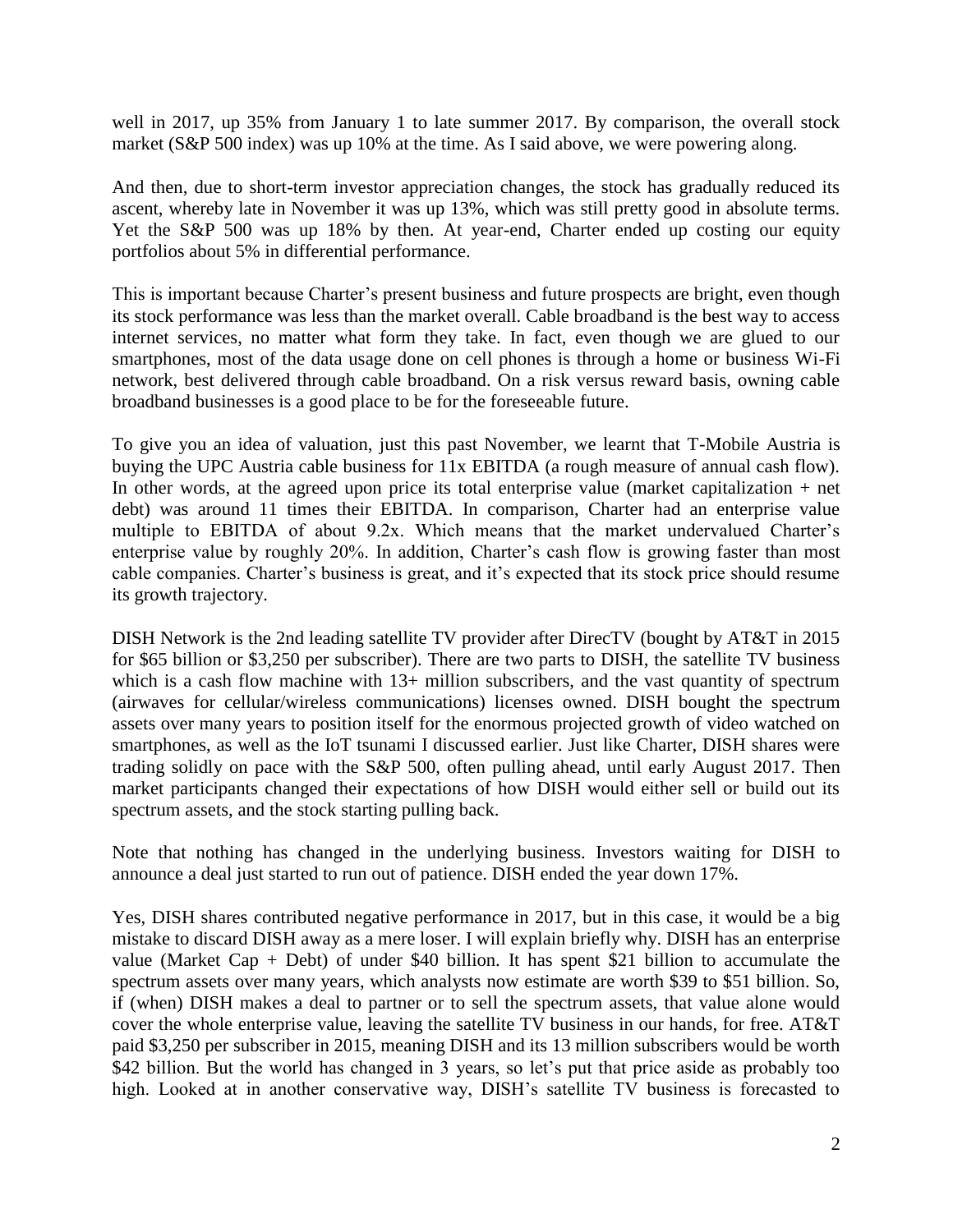generate \$1.5 billion in free cash flow in 2018, and using a range of valuation for that remaining business, the whole DISH company (spectrum + satellite TV) would be worth about \$80 per share, or 67% more than its year-end 2017 price. This is value investing, when the price of the stock is far below the intrinsic value. The margin of safety here is very wide.

Another illustration of our second half of 2017 is to take a look at one of our favorite businesses, a cable broadband/TV provider in Latin America and the Caribbean often called "LiLA". The LiLA stock holdings, which we bought substantially around \$21 in April/May 2017, had been going up gradually, trading above \$26 in July-August (up 24% during that period).

And then several hurricanes hit the Caribbean region, particularly Puerto Rico which represents about 10% of their business. On September 6, LiLA closed at \$25.50 (+21% from our cost in May). Therefore, before Irma hit on September 7 and then Maria on September 20, this would have been considered an excellent investment in the making in anybody's book.

After Hurricane Irma hit the electric grid and other infrastructure in Puerto Rico, the LiLA stock went down, closing at \$20.80 by November 30. It should be noted that their businesses in Chile, Panama, and other countries are doing very well. Going forward, LiLA is investing in rebuilding/strengthening their infrastructure in PR, and consequently markets should regain a better appreciation for the whole company as business there normalizes. LiLA shares closed at \$20.15 at year-end 2017, and are now trading around \$22.45. LiLA's progress reports and other actions should turn it into a long-term winner for our portfolio.

**\*\*\*\*\***

I recently participated in a Value Investing conference where my peers congregate to give their respective perspective on investment conditions. Value investing has had a rough going versus growth in recent years.

The stock market averages are heavily weighted with large cap growth companies, the big businesses that sell at high prices relative to their earnings (high P/E ratios), whose stock performances have entered a momentum phase. Many investors chase yesterday's winners without much consideration for valuation. One way to visualize this is by how the Pure Growth stocks have done  $(+37.73%)$  compared to the Pure Value stocks  $(+3.96%)$ , representing an abnormally large differential. The Russell 1000 Pure Growth index has 155-member stocks like Tesla, Boeing, Amazon, Home Depot, Google, Illumina, Akorn, Facebook, Netflix, Tenet Healthcare. The Russell 1000 Pure Value index has 197-member stocks like AIG, Caterpillar, EchoStar, Anadarko Petroleum, Frontier Communication, Xerox, Liberty Broadband, JPMorgan Chase, Marathon Oil. We are doing better than the average Pure Value stocks, though not as well as we would have expected in a good year.

The last 80 years of U.S. markets have shown that stocks selling at low prices relative to their intrinsic value do better over time than stocks with high PE ratios. History also shows there are multiple-year periods when growth beats value, and the last 3 years or so have been one of these cycles. History also shows that value tends to regain the lost ground to growth in the next multiyear cycle, and then some. Hence the better long-term numbers. We only know about history in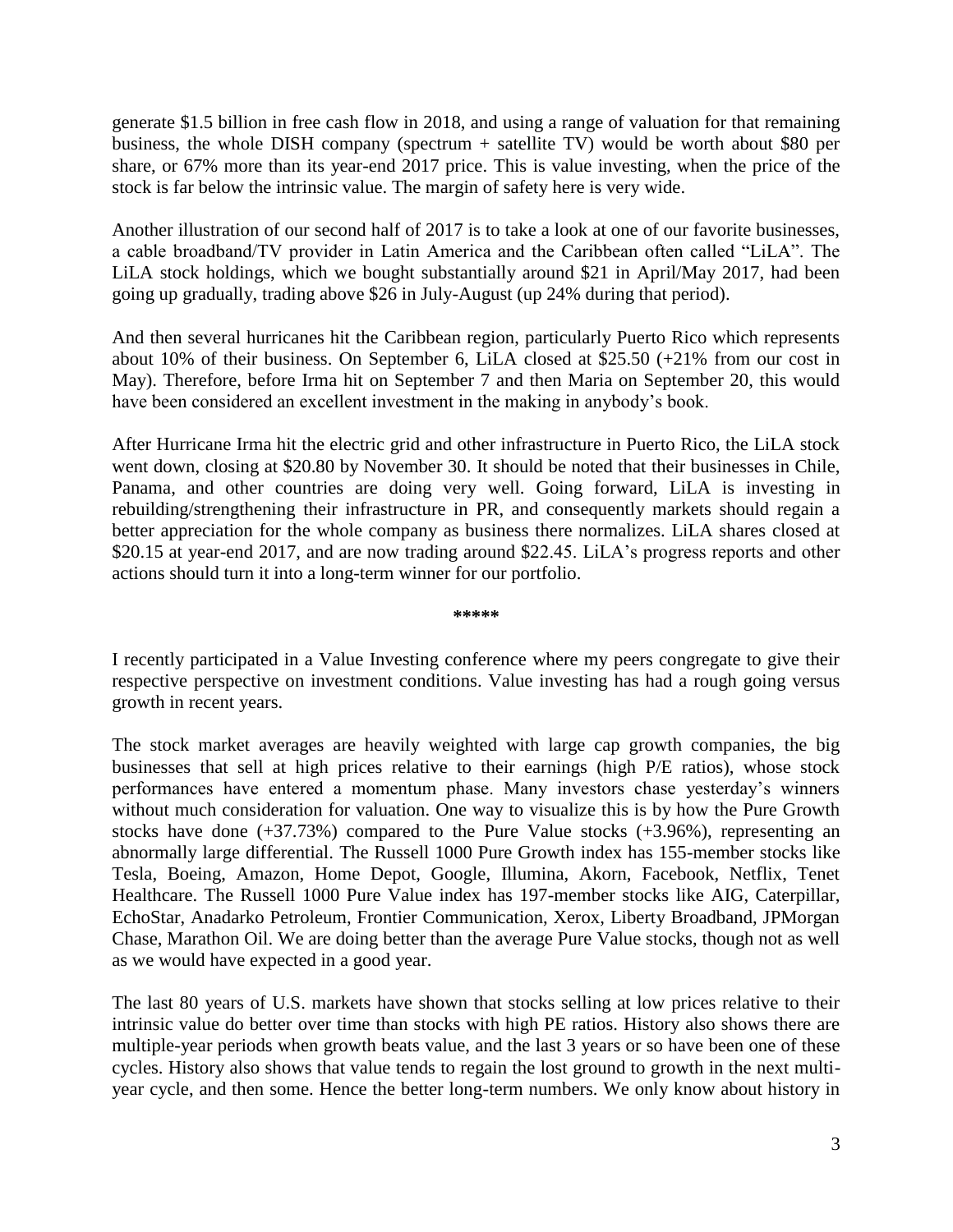retrospect, so what the next cycle holds for us is anybody's guess. But I am very comfortable with market leading, profitable businesses like Charter and DISH, whose prices far underestimate their intrinsic value, rather than going chasing after a company whose price already reflects a fantastic (yet uncertain) future potential.

We are now in a momentum market, where sexy stocks like Amazon and Netflix are up 24% or more this January alone. These are two great business selling at very high prices already, so it's not like investors suddenly discovered some obscure underpriced gems. When momentum dominates the market for too long, like it did in 1997-2000 before the internet bubble crash, value investors are left in the dust. Only for value stocks to rebound strongly like in 2002-2007, beating out growth stocks by a wide margin. The last 3 years have been tough for value-oriented strategies, yet this cycle, like others in the past, will change into our favor.

In the meantime, companies like Charter whose underlying businesses keep progressing, unperturbed by stock price variations, are a safer bet than shooting for the stars.

**\*\*\*\*\***

That's a good representation of how value investors like us have been doing in this environment. As an update, so far in January we are gaining some of our mojo back, though not all of it yet, while always keeping an eye on the underlying business, on intrinsic value. I am firmly optimistic that our portfolio is well positioned to deliver on our collective expectations.

Karim Armand President January 31, 2018